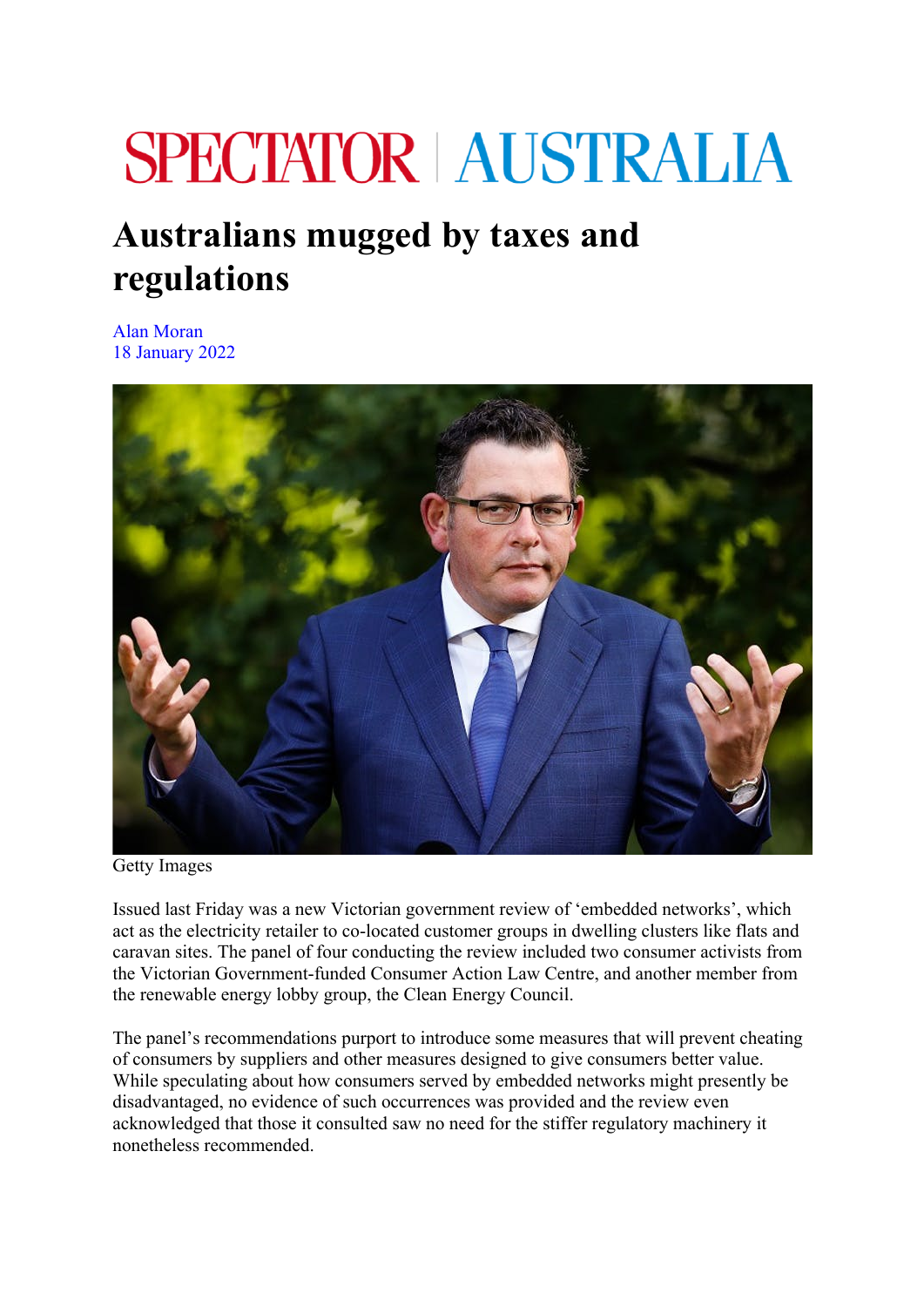Predictably and doubtlessly as the government had sought, the review seeks to require embedded networks to increase its customers' proportion of wind/solar generated electricity, which the authors claim is cheaper than electricity from coal and gas. It stipulates that the renewables share must exceed 50 per cent of supply in line with the 2030 target set by the Victorian Government.

That target is supported by arrays of regulations and taxpayer funding to ensure that consumers do not unwittingly avoid selecting what the government says is the cheapest source of electricity! The Victorian government's subsidies and regulatory come on top of billions of dollars a year in Commonwealth funding and regulatory prodding that has brought wind and solar to supply about 20 per cent of the National Electricity Market.

The review was conducted under the ambit of the Department of Environment, Land, Water and Planning (DELWP), the fiefdom of Lily D'Ambrosio, whose main political aim is to ensure the ALP delivers policies that discourage further seat losses to the Greens.

Stacking of review panels with friendlies is routine procedure for Victoria's ALP government. Such approaches have a dual benefit: they use taxpayers to fund political parties' own activists while also pushing along their radical green left agendas – a win-win approach for all but the unsuspecting taxpayers and consumers.

Having a budget of \$3.2 billion (up 50 per cent since 2017) DELWP provides ample scope for Victoria's government to pursue its political objectives and shore-up its supporters by commissioning 'independent' panels on the myriad issues for further regulatory action that can be dreamt up. Such spending supplements the regulatory powers that the department administers on heritage, water, land use, and energy.

In terms of grants, DELWP disburses \$1.5 billion a year to grateful recipients among government and non-government organisations, lobby groups and private individuals.

Inevitably, given the political objectives of such expenditures, there is no information on the outcome of the grants nor of efforts to assess their efficiency and effectiveness for taxpayers. One of the few such attempts was by the Auditor General into solar homes for which over \$1.3 billion is being spent over 10 years. The Auditor General found 'government lacked sound and comprehensive information to consider the merits of the program. Program planning was deficient in as much as it failed to fully appreciate and effectively mitigate obvious risks of excess demand, market reliance and grid capacity'. In response DELWP promised to improve.

Rather than serving the needs of the people it represents, governments (and Victoria has taken this further than others) now treat citizens as subjects, who provide a reservoir of funding to perpetuate their own continued tutelage. There is little recognition and still less concern that the outcome of the taxes and regulations set in place is economic malaise.

A political determination to drastically prune excessive regulation and spending starting with zero annual budgets characterised the Reagan and Thatcher governments of the 1980s. The short-lived Trump Administration embarked on the same course. Aspects of such approaches were followed by some Commonwealth governments especially under Treasurers Keating and Costello and by Victoria's Kennett government in the 1990s. In all cases where